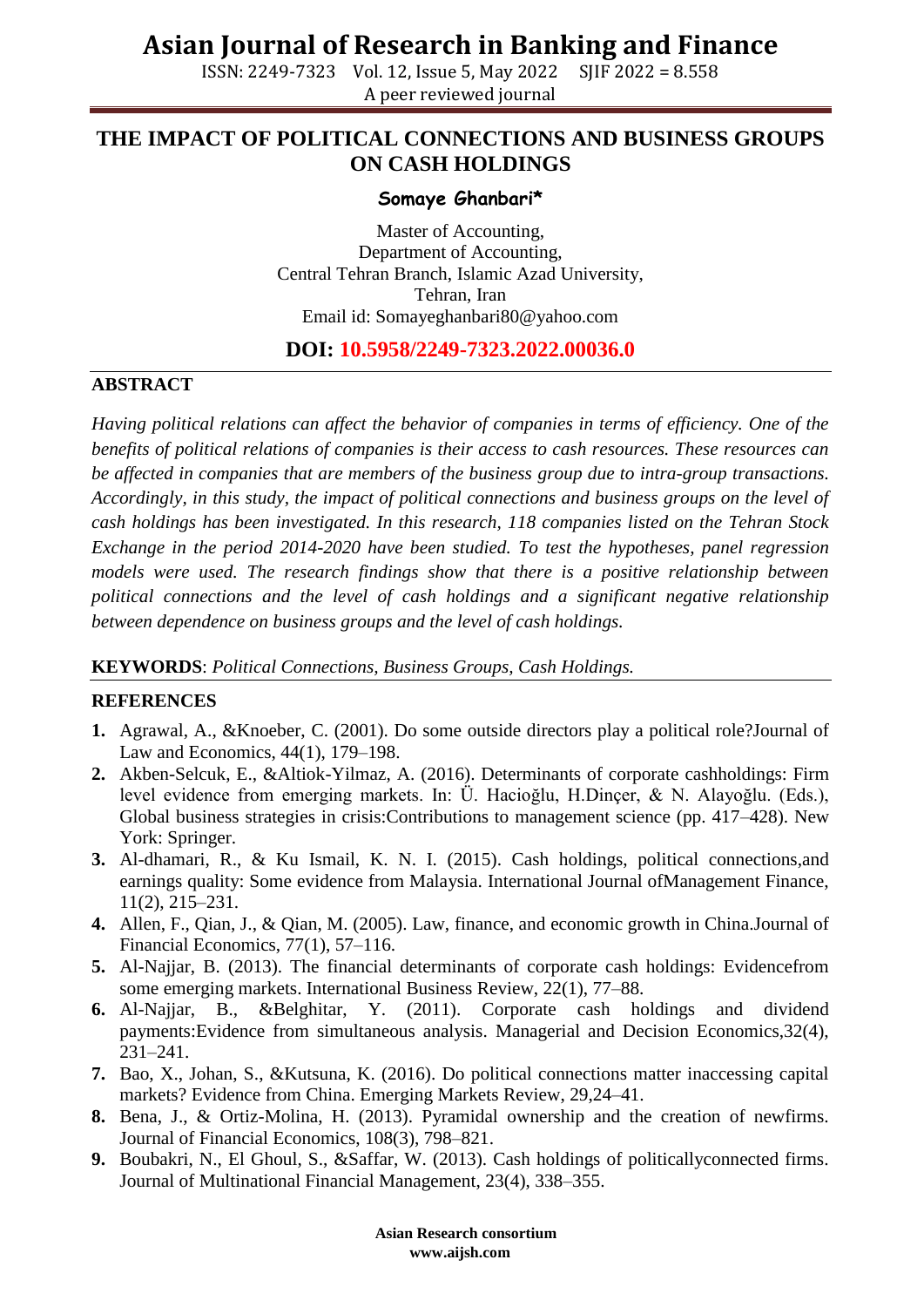## **Asian Journal of Research in Banking and Finance**

ISSN: 2249-7323 Vol. 12, Issue 5, May 2022 SJIF 2022 = 8.558 A peer reviewed journal

- **10.** Brenes, E. R., Madrigal, K., &Requena, B. (2011). Corporate governance and familybusiness performance. Journal of Business Research, 64(3), 280–285.
- **11.** Cai, W., Zeng, C., Lee, E., &Ozkan, N. (2016). Do business groups affect corporatecash holdings? Evidence from a transition economy. China Journal ofAccounting Research, 9(1), 1– 24.
- **12.** Caprio, L., Faccio, M., & McConnell, J. J. (2013). Sheltering corporate assets frompolitical extraction. Journal of Law and Economic Organization, 29(2), 332–354.
- **13.** Chaney, P. K., Faccio, M., & Parsley, D. (2011). The quality of accountinginformation in politically connected firms. Journal of Accounting and Economics,51(1), 58–76.
- **14.** Chang, S. J., & Choi, U. (1988). Strategy, structure and performance of Koreanbusiness groups: A transactions cost approach. Journal of Industrial Economics,37, 141–158.
- **15.** Chang, S. J., & Hong, J. (2000). Economic performance of group-affiliated companiesin Korea: Intragroup resource sharing and internal business transactions.Academy of Management Journal, 43, 429–448.
- **16.** Chen, C. J., Ding, Y., & Kim, C. F. (2010). High-level politically connected firms,corruption, and analyst forecast accuracy around the world. Journal ofInternational Business Studies, 41(9), 1505–1524.
- **17.** Chen, J., Leung, W. S., &Goergen, W. (2017). The impact of board gendercomposition on dividend payouts. Journal of Corporate Finance, 43, 86–105.
- **18.** Chen, S., Sun, Z., Tang, S., & Wu, D. (2011). Government intervention andinvestment efficiency: Evidence from China. Journal of Corporate Finance,17(2), 259–271.
- **19.** Claessens, S., Feijen, E., &Laeven, L. (2008). Political connections and preferentialaccess to finance: The role of campaign contributions. Journal of FinancialEconomics, 88(3), 554–580.
- **20.** Faccio, M. (2006). Politically connected firms. American Economic Review, 96(1),369–386.
- **21.** Faccio, M. (2010). Differences between politically connected and nonconnected firms:A crosscountry analysis. Financial Management, 39(3), 905–928.
- **22.** Fan, J. (2016). The value of political connections in China: Government officials onthe board of directors. Retrieved from papers.ssrn.com.Federal Reserve Bank of St. Louis (FRED). (2016). China's trade surplus since 2000.Retrieved fro[mhttps://fredblog.stlouisfed.org/2016/05/chinas-trade-surplus-since-2000/](https://fredblog.stlouisfed.org/2016/05/chinas-trade-surplus-since-2000/)
- **23.** Firth, M., Lin, C., & Wong, S. M. L. (2008). Leverage and investment under astate-owned bank lending environment: Evidence from China. Journal ofCorporate Finance, 14, 642–653.
- **24.** Francis, B., Hasan, I., Song, L., &Waisman, M. (2013). Corporate governance andinvestment– cash flow sensitivity: Evidence from emerging markets. EmergingMarkets Review, 15, 57–71.
- **25.** Greene, W. H. (2008). Econometric analysis (6th ed.). Upper Saddle River, NJ:Prentice Hall.
- **26.** Harford, J., Mansi, S. A., & Maxwell, W. F. (2008). Corporate governance and firmcash holdings in the U.S. Journal of Financial Economics, 87, 535–555.
- **27.** He, J., Mao, X., Rui, O. M., &Zha, X. (2013). Business groups in China. Journal ofCorporate Finance, 22, 166–192.
- **28.** Hill, M. D., Fuller, K. P., Kelly, G. W., &Washam, J. O. (2013). Corporate cashholdings and political connections. Review of Quantitative Finance andAccounting, 42(1), 123–142.
- **29.** Jensen, M. C. (1986). Agency costs of free cash flow, corporate finance, andtakeovers. American Economic Review, 76(2), 323–329.
- **30.** Jiang, F., & Kim, K. A. (2015). Corporate governance in China; A modern perspective.Journal of Corporate Finance, 32, 190–216.
- **31.** Johnson, S., & Mitton, T. (2003). Cronyism and capital controls: Evidence fromMalaysia. Journal of Financial Economics, 67(2), 351–382.
- **32.** Keynes, J. M. (1936). The general theory of employment, interest and money. London:Macmillan and Co.